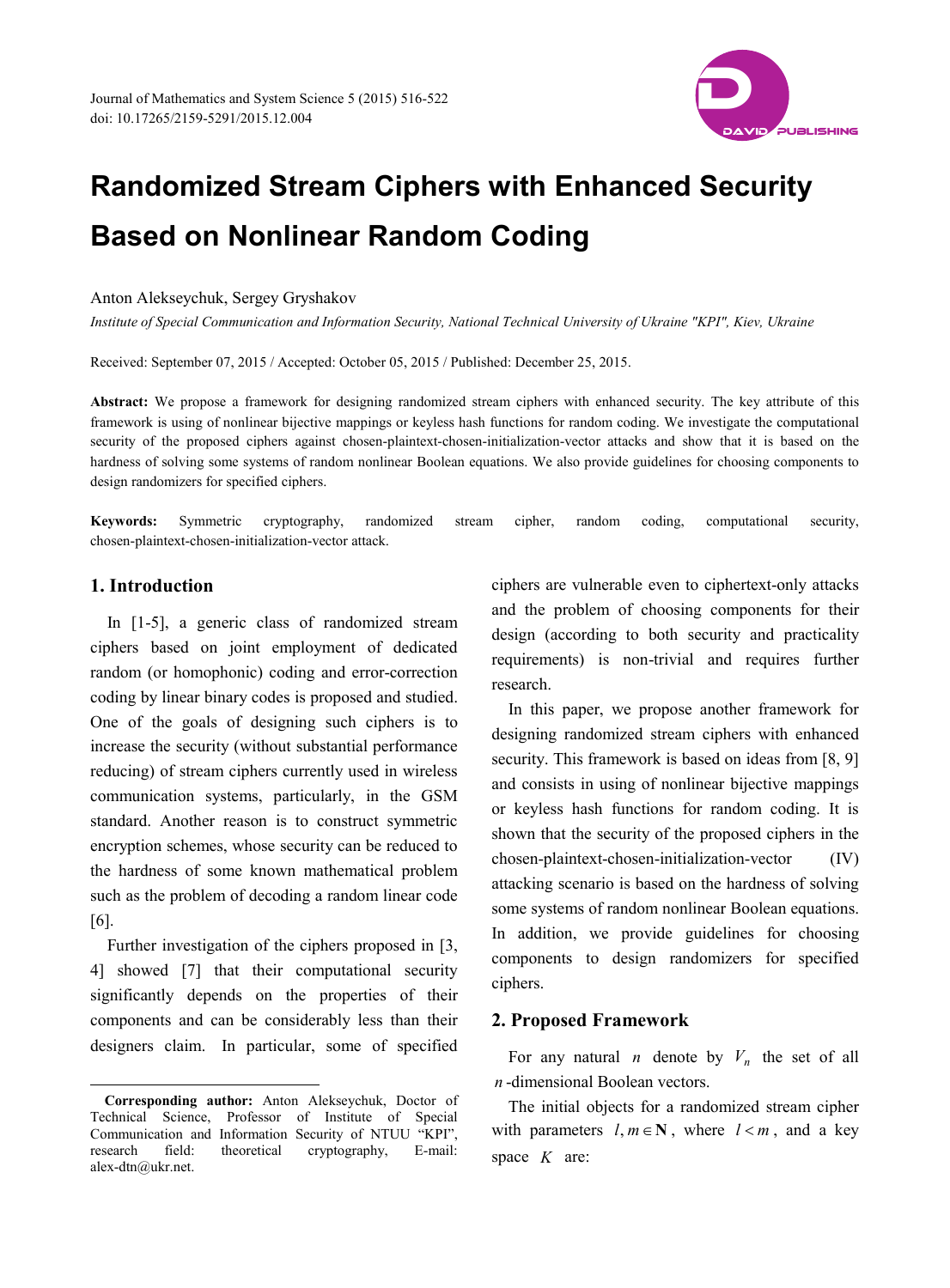(1) a mapping  $\phi: V_{m-l} \to V_l$ ;

(2) a commutative group operation ∗ on the set *Vm* ;

(3) a permutation matrix *P* of order *m* ;

(4) a keystream generator that produces a sequence  $f_0(k)$ ,  $f_1(k)$ , ... of *m* -dimensional Boolean vectors determined by a key  $k \in K$ . It is assumed that the functions  $f_i: K \to V_m$ ,  $i = 0, 1, ...$ , can depend on some public parameters (initialization vectors).

To encrypt a plaintext  $s_0, s_1, ..., s_t$ , where  $s_i \in V_i$ ,  $i = 0, 1, ..., t$ , with a key  $k \in K$  the sender generates a sequence of independent random vectors  $u_0, u_1, \ldots, u_t$ , where  $u_i$  is uniformly distributed on the set  $V_{m-l}$ , and computes the ciphertext  $z_0$ ,  $z_1$ , ...,  $z_t$  as follows:

$$
z_i = (u_i, s_i \oplus \phi(u_i))P * f_i(k), \quad i = 0, t \,, \tag{1}
$$

where  $\oplus$  denotes the bitwise XOR operation. The legitimate receiver, knowing  $f_i(k)$ , can find the message  $(z_{1,i}, z_{2,i}) = z_i *^{-1} f_i(k)$ , where  $z_{1,i} \in V_{m-l}$ ,  $z_{2,i} \in V_i$ , and the operation  $*^{-1}$  is defined by the relation:  $x = y^{*^{-1}} z \Leftrightarrow y = x * z$ ,  $x, y, z \in V_m$ . After that he can recover  $s_i$  by the formula  $s_i = \phi(z_{1,i}) \oplus z_{2,i}$  (see Fig. 1). On the other hand, the adversary in order to find the key *k* will be forced to deal with a corrupted keystream

 $(u_i, s_i \oplus \phi(u_i))P * f_i(k), \ \ i = \overline{0,t}.$ 

Let us remark that the objects  $\phi$ , \*, *P* should be chosen under the requirements for both the cryptographic security and the implementation efficiency of transformation (1). Taking into account the last requirement, we can set, for example,  $a * b = (a + b) \mod 2^m$ , where arbitrary vectors  $a, b \in V_m$  are identified with the corresponded numbers in the set  $\{0, 1, ..., 2^m - 1\}$ , and define *P* as the matrix of a rotation by a certain number of bits. The mapping  $\phi$  should be chosen much more carefully because its properties influence essentially on the security of the considered cipher (see details below).

We propose to use one of the two general approaches:

(1) use as  $\phi$  a bijective mapping on the set  $V_l$ (for  $m = 2l$ ) "with good cryptographic properties" such as those used in modern block ciphers;

(2) use as  $\phi$  a keyless hash function (such as Keccak  $[10]$ ).

Taking into account the fact that a secure hash function simulates a random mapping (in our case from  $V_{m-1}$  to  $V_l$ ) sufficiently well, the last variant looks more preferable with regard to providing adequate security of the randomized cipher.

Thus the key attribute of the proposed framework is using of the above mentioned nonlinear mappings for designing randomized stream ciphers. This is the main difference from the framework described in  $[1 - 5]$ , where only binary linear transformations, particularly, error-correction coding of input messages by linear codes, are used. (Emphasize that the mentioned coding is not used in (1) at all).

Also note that, in comparison with randomized block ciphers [8, 9], nonlinear mappings used in randomizers of the proposed stream ciphers have slightly different requirements related to the specific attacks precisely on stream ciphers. This determines the differences between design criteria for randomizers used in randomized block and stream ciphers, respectively. In particular, keyless hash functions can be used in randomized stream ciphers with nonlinear random coding that differs the proposed framework from the one described in [8, 9].

# **3. Security Evaluation of the Proposed Ciphers Against Chosen-plaintext-chosen-IV Attacks**

#### *3.1 Basic Attack*

Let's consider one of the most powerful attacks on randomized stream ciphers [7], when the adversary has access to the encryption oracle with unknown (chosen uniformly at random from the set *K* ) key *k*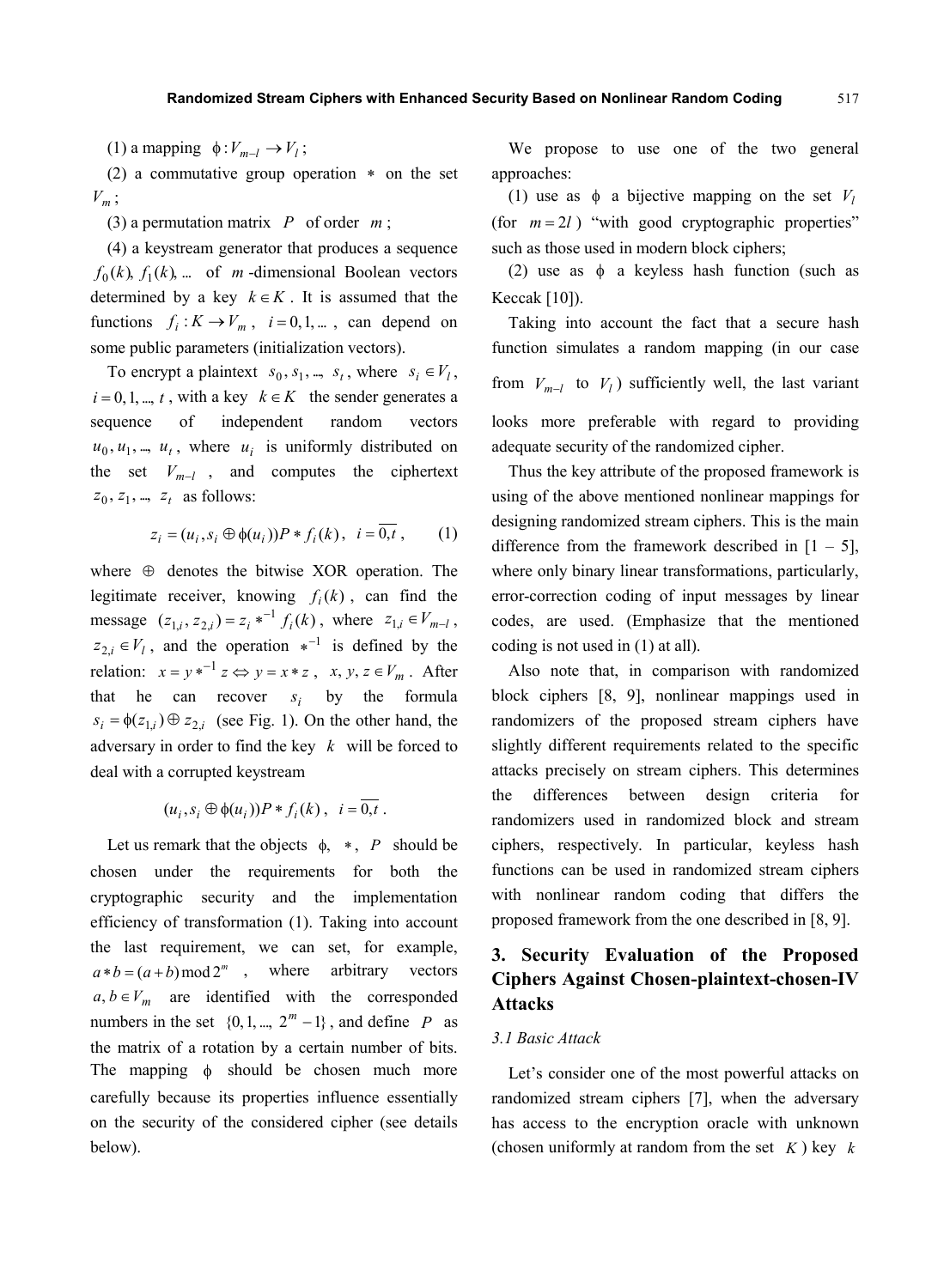

**Fig. 1 Block diagram of proposed randomized stream cipher**

and can choose on his own initialization vectors determining the functions  $f_i$ ,  $i = 0, 1, ...$  The aim of the attack is to recover for some fixed *i* the vector  $f_i(k)$  from a collection of messages obtained by encrypting *t* times the same message  $s_i = 0$  under the same IV. In this case, the adversary can derive equations of the form

$$
(u_j, \phi(u_j))P * f_i(k) = y_j, \quad j = \overline{1, t},
$$

where  $y_1, y_2, ..., y_t$  are known and  $f_i(k)$ ,  $u_1, ..., u_t$ are not.

Now consider a more general problem.

Let

$$
\xi_j + x = y_j, \quad j = \overline{1, t} \tag{2}
$$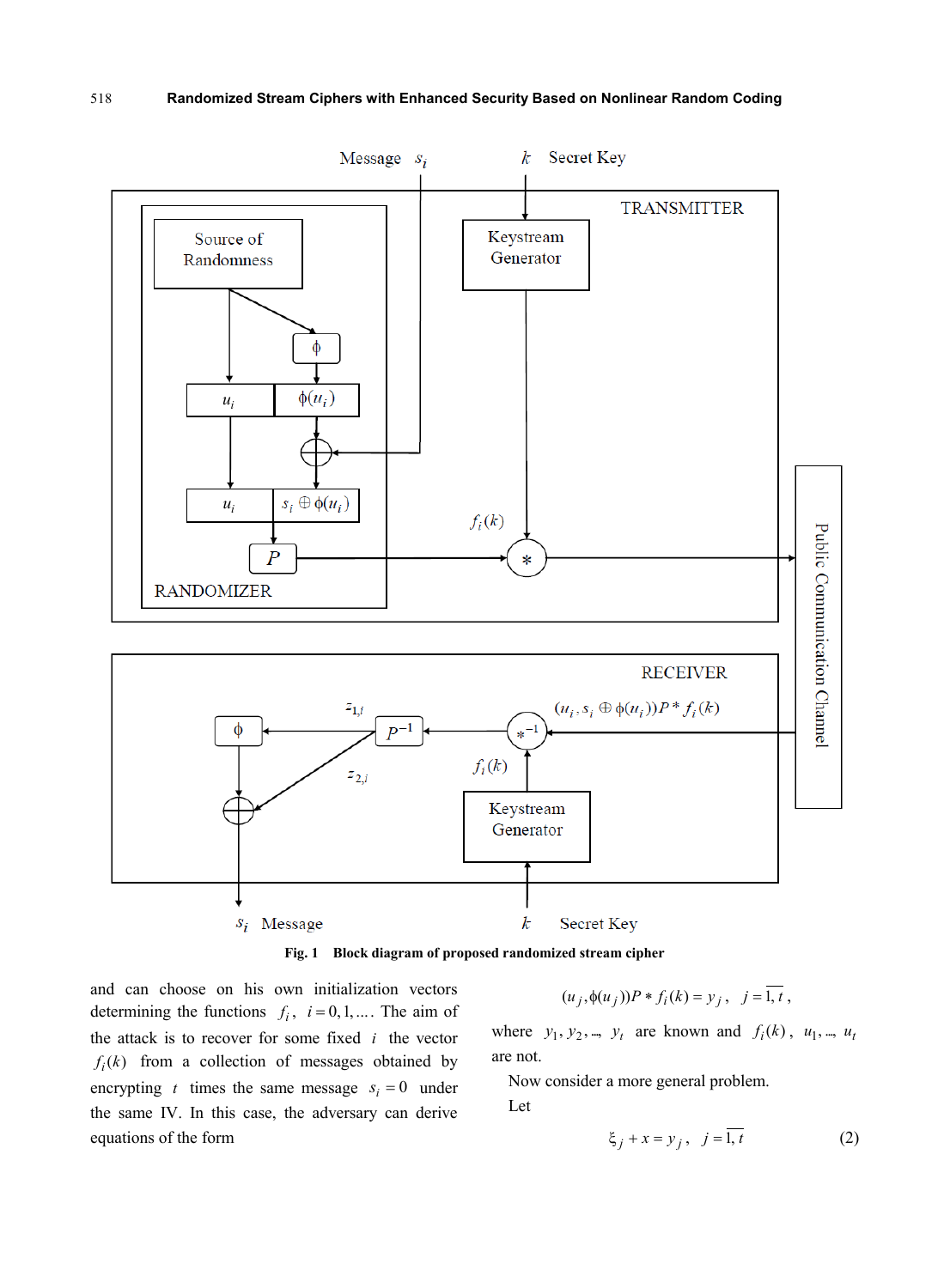be a system of random equations over a finite abelian group  $(G, +)$ , where  $\xi_1, \xi_2, ..., \xi_t$  are independent random variables with uniform distribution on a set  $M \subseteq G$ ,  $y_i = x_0 + \xi_i$  is the result of substitution an unknown element  $x_0 \in G$  into *j*-th equation of the system,  $j = \overline{1, t}$ . It is required to recover this element from the known values  $y_1, y_2, ..., y_t$  and *M*.

It is obvious that recovery of the vector  $f_i(k)$  in the considered attacking scenario is reduced to the solving the above formulated problem if

$$
(G, +) = (V_m, *) , x_0 = f_i(k) ,
$$
  

$$
M = \{(u, \phi(u))P : u \in V_{m-l}\} .
$$
 (3)

It is also clear that the set of all solutions of system (2) is equal to  $\bigcap$ *t j*  $y_j - M$ 1  $(y_i - M)$ =  $-M$ ) and contains, at least, one element (equal to  $x_0$ ).

For any 
$$
x \in G
$$
 denote  $S_x(\xi) = \bigcap_{j=1}^t (x + \xi_j - M)$ ,

where  $\xi = (\xi_1, \xi_2, ..., \xi_t)$ . Then  $S_x(\xi)$  is the intersection of independent random sets distributed as follows:

$$
\mathbf{P}\{x + \xi_j - M = A\} = \frac{|\{y \in M : A = x + y - M\}|}{|M|},
$$
  

$$
A \subseteq G.
$$

To find the solution  $x_0$  of system (2) the adversary can use the following most natural algorithm.

**Algorithm 1:** *exhaustive search over the values of* 

$$
\xi_1
$$
 and checking the condition  $y_1 - \xi_1 \in \bigcap_{j=2}^t (y_j - M)$ 

*(it is assumed that searching is executed until the first success).* 

Let's evaluate the time complexity of Algorithm 1. Suppose that the addition of any two elements  $a, b \in G$  and the check of condition  $a \in M$  for any  $a \in G$  take constant time.

Let's denote

$$
d_M(a) = \frac{|\{y \in M : y + a \in M\}|}{|M|}, \ a \in G, \quad (4)
$$

$$
d_M = \max\{d_M(a) : a \in G \setminus \{0\}\}.
$$
 (5)

**Statement 1.** *Suppose that*  $d<sub>M</sub> < 1$ *. Then for any* δ∈(0,1) *and*

$$
t = \left\lceil \frac{\log(\delta^{-1} | M |)}{\log(d_M^{-1})} \right\rceil + 1
$$

*the solution*  $x_0$  *of system (2) can be found with probability at least*  $1-\delta$  *in time O*(| *M* | *t*).

Proof. It is sufficient to prove that the error probability,  $p_e$ , of Algorithm 1 satisfies the inequality

$$
p_e \le |M| d_M^{t-1}.
$$
 (6)

Suppose that Algorithm 1 makes a mistake; then there exists an element  $x \in G \setminus \{x_0\}$ , which belongs to

the set 
$$
S_{x_0}(\xi) = \bigcap_{j=1}^t (x_0 + \xi_j - M)
$$
. Since

 $\xi_1, \xi_2, ..., \xi_t$  are independent random variables with uniform distribution on the set *M* we get

$$
p_e \le \sum_{x \ne x_0} \mathbf{P}\{x \in S_{x_0}(\xi)\} =
$$
  
= 
$$
\sum_{x \ne x_0} \Bigl( |M|^{-1} \cdot |\{y \in M : y + x_0 - x \in M\}| \Bigr)^t.
$$

Now, using (4), (5) and the notation  $I_M(z)$ ,  $z \in G$ , for the indicator of the set *M* we obtain that

$$
p_e \le \sum_{x \ne x_0} (d_M (x_0 - x))^{t} \le d_M^{t-1} \sum_{x \ne x_0} d_M (x_0 - x) =
$$
  
=  $d_M^{t-1} |M|^{-1} \sum_{a \ne 0} \sum_{z \in G} I_M(z) I_M(z + a) =$   
=  $d_M^{t-1} |M|^{-1} \sum_{z \in G} I_M(z) \sum_{a \ne 0} I_M(z + a) =$   
=  $d_M^{t-1} (|M| - 1) \le |M| d_M^{t-1}$ .

Thus inequality (6) and the statement are proved. **Corollary 1.** *Let condition (3) holds and*  $d_M = 2^{c - (m - l)}$ , where  $c =$  const. Then the solution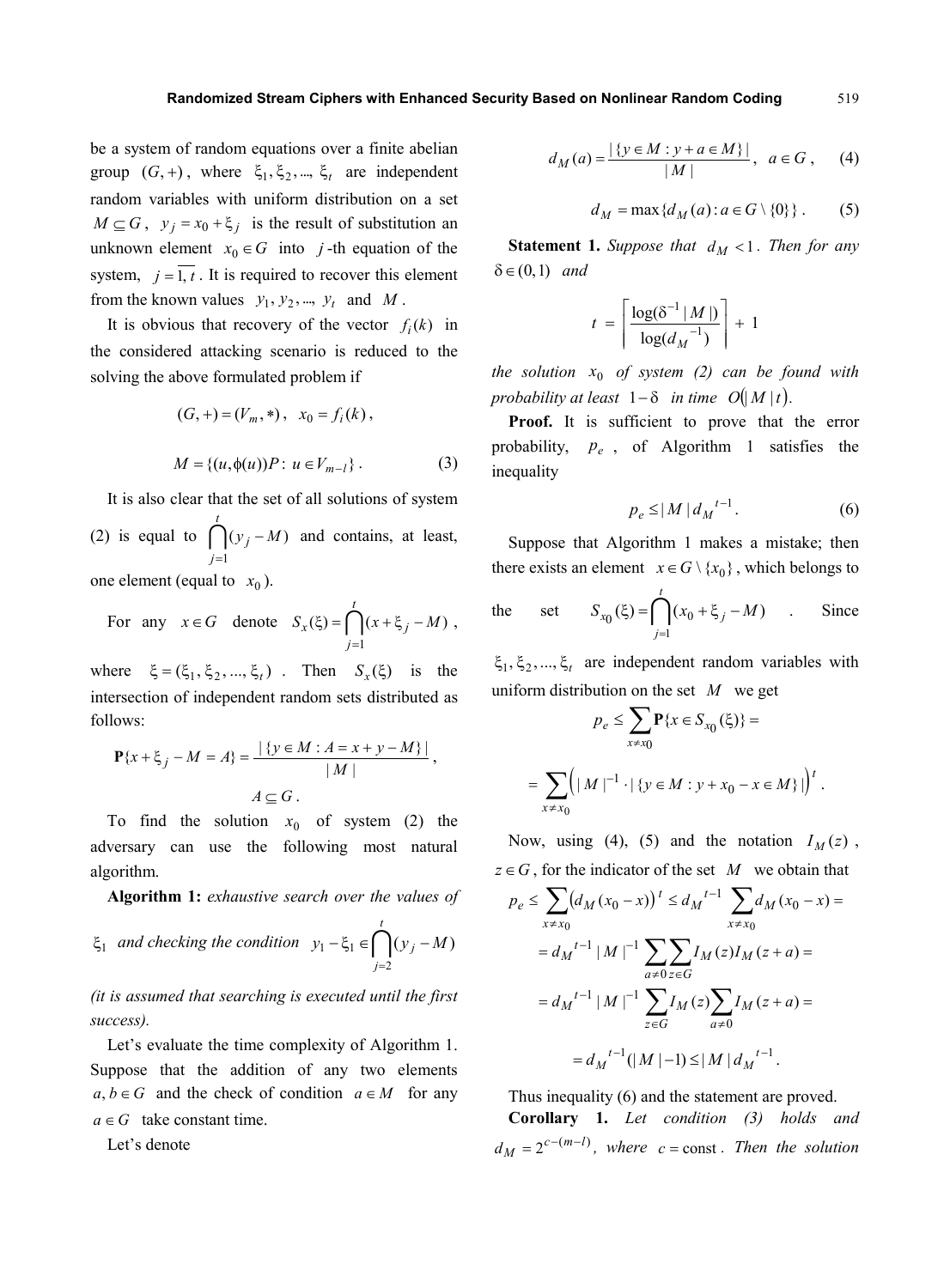$x_0$  *of system (2) can be found with probability at* 

$$
least \ 1-\delta \quad in \ time \quad O\left(2^{m-l}\left(1+\frac{\log \delta^{-1}}{m-l}\right)\right) \quad as \quad \delta \to 0
$$

*and*  $m-l \rightarrow \infty$ .

Note that in the worst case Algorithm 1 requires searching all  $(m−l)$ -dimensional Boolean vectors. Hence it becomes impractical, e.g., as  $m - l \ge 64$ .

*3.2 Another Variants of the Attack in a Particular Case*

Let's consider an important particular case, when in system (2)

$$
(G, +) = (V_m, \oplus), \quad x_0 = f_i(k),
$$
  

$$
M = \{(u, \phi(u)) : u \in V_{m-l}\}.
$$
 (7)

Note that in this case parameter (5) coincides with the quantity

$$
D_{\phi} = \max_{\alpha \in V_{m-l} \setminus \{0\}, \ \beta \in V_l} \{2^{-(m-l)} \times \times |\{z \in V_{m-l} : \phi(z \oplus \alpha) \oplus \phi(z) = \beta\}| \}, (8)
$$

which measures the resistance of the mapping  $\phi$ against differential cryptanalysis (see [11], for example).

In this case, to solve system (2) we can apply another technique, which is sometimes more effective than Algorithm 1. This technique is related to linear cryptanalysis and correlation attacks on randomized stream ciphers with linear random coding  $[3 - 5, 7]$ .

For any  $n \in \mathbb{N}$ ,  $a = (a_1, ..., a_n)$ ,  $b = (b_1, ..., b_n) \in V_n$  denote  $ab = a_1b_1 \oplus ... \oplus a_nb_n$ . Let's define

$$
l_{\phi}(a,b) = 2^{-(m-l)} | \{ z \in V_{m-l} : az \neq b\phi(z) | ,
$$
  

$$
a \in V_{m-l}, b \in V_l ;
$$
  

$$
L_{\phi} = \max_{a \in V_{m-l}, b \in V_l \setminus \{0\}} \{ |1 - 2l_{\phi}(a,b)) | \} . (9)
$$

Consider the following algorithm of recovering the solution  $x_0$  of system (2) under condition (7).

### **Algorithm 2.**

1. Choose *m* linearly independent vectors  $(a_r, b_r)$ , where  $a_r \in V_{m-l}$ ,  $b_r \in V_l \setminus \{0\}$  such that  $l_{\phi}(a_r, b_r) \neq 1/2$ ,  $r = \overline{1, m}$ .

2. For every  $r = \overline{1, m}$  obtain from (2) the system of equations

$$
(a_r u_j \oplus b_r \phi(u_j)) \oplus (a_r, b_r) x_0 = (a_r, b_r) y_j,
$$

$$
j=1, t \tag{10}
$$

and recover the quantity  $(a_r, b_r)x_0$  using the majority rule:

if  $l_{\phi}(a_r, b_r) < 1/2$ , then

$$
(a_r, b_r)x_0 = 0 \Leftrightarrow \sum_{j=1}^t (a_r, b_r)y_j < t/2;
$$

if  $l_{\phi}(a_r, b_r) > 1/2$ , then

$$
(a_r, b_r)x_0 = 0 \Leftrightarrow \sum_{j=1}^t (a_r, b_r)y_j > t/2;
$$

3. Find  $x_0$  from the Obtained Quantities  $(a_r, b_r)x_0$ , using Gaussian Elimination

Note that step 1 and the transformation of the matrix with the rows  $(a_r, b_r)$ ,  $r = \overline{1, m}$ , on step 3 of Algorithm 2 are executed only once (at the stage of precomputation). Therefore the time complexity of this algorithm is determined by the execution time of step 2.

The proof of the following statement is almost the same as the proof of Statement 4 in [7].

**Statement 2.** *Under condition (7) the adversary can recover on step 2 of Algorithm 2 all values*   $(a_r, b_r)x_0$ ,  $r = \overline{1, m}$ , with probability at least  $1-\delta$ , δ∈(0, 1) *, in O*(*mt* log*t*) *bit operations from*

$$
t = \left\lceil 1/2 \cdot \max_{1 \le r \le m} \{ |1 - 2l_{\phi}((a_r, b_r))|^{-2} \} \ln(\delta^{-1} m) \right\rceil
$$

*arbitrary equations of system (2).*

Note that the data complexity, i.e., the number of equations in system (10), necessary for recovering one arbitrary quantity  $(a_r, b_r)x_0$  on step 2 with probability at least  $1-\delta$  is lower bounded by  $C \left| 1 - 2l_{\phi}((a_r, b_r)) \right|^{-2}$ , where the value *C* depends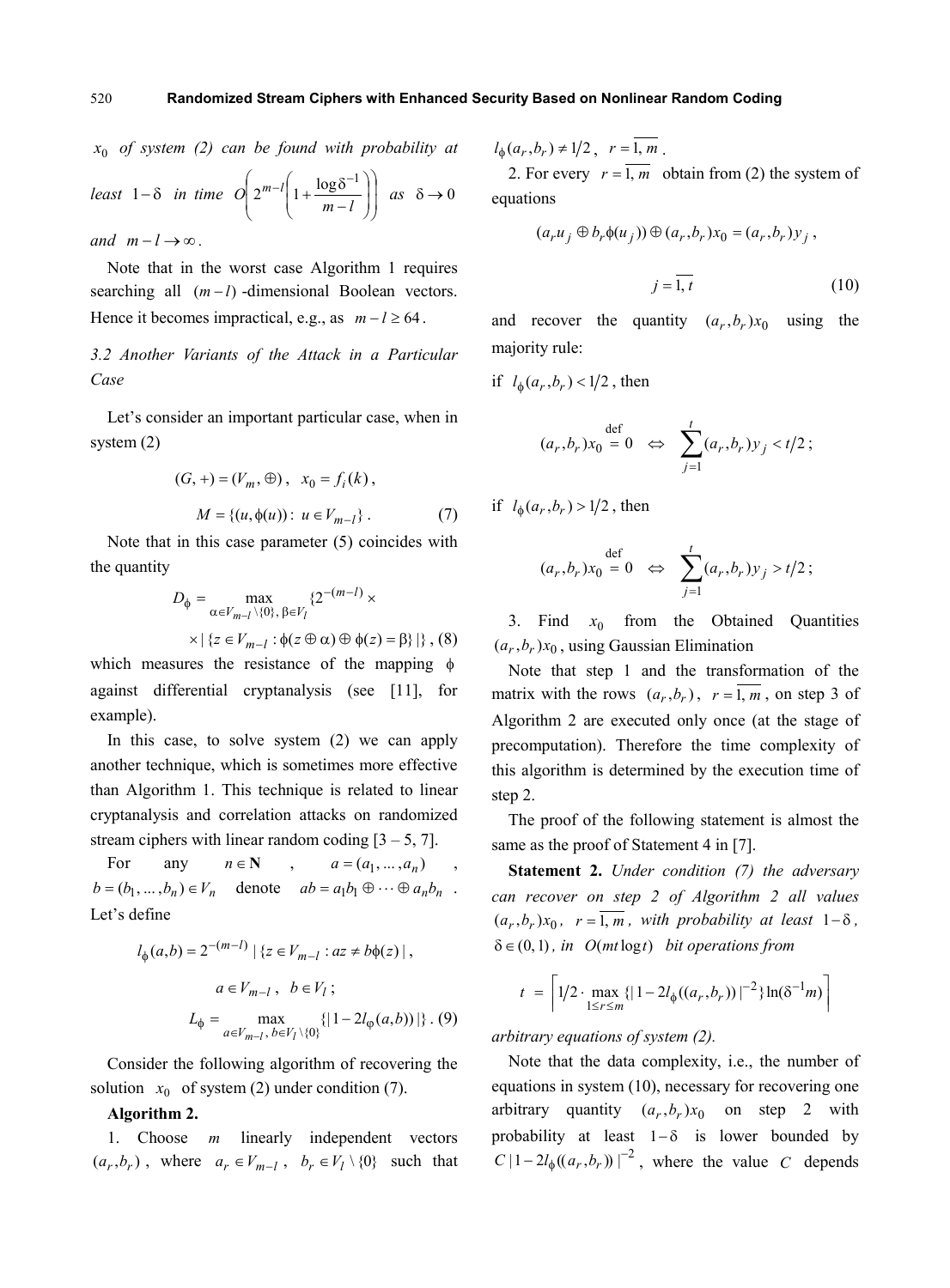only from  $\delta$ . Therefore Algorithm 2 becomes impractical if the value of (9) is sufficiently small (e.g.,  $L_{\phi} \leq 2^{-32}$ ).

In conclusion, consider another possible approach (based on ideas from algebraic cryptanalysis) for solving system (2) under condition (7).

Denote  $x = (x_1, x_2)$ ,  $ξ<sub>i</sub> = (u<sub>i</sub>, φ(u<sub>i</sub>))$  $y_j = (\alpha_j, \beta_j)$ , where  $x_1, u_j, \alpha_j \in V_{m-l}$ ,  $x_2, \beta_j \in V_l$ ,  $j = \overline{1, t}$ . Then (2) is equivalent to the system of

equations:

$$
x_1 \oplus u_j = \alpha_j, \ \ x_2 \oplus \phi(u_j) = \beta_j, \ \ j = 1, t \ ,
$$

which can be written as follows:

$$
\phi(z \oplus (\alpha_1 \oplus \alpha_j)) \oplus \phi(z) = \beta_1 \oplus \beta_j, \quad j = \overline{2, t}, \quad (11)
$$

$$
x_1 = \alpha_1 \oplus z, \quad x_2 = \phi(z) \oplus \beta_1,
$$

$$
u_j = \alpha_j \oplus \alpha_1 \oplus z, \quad j = \overline{1, t}.
$$

The following statement is oblivious.

**Statement 3.** *Under condition (7) the computational security of the considered cipher is upper bounded by the time complexity of solving the system of equations (11) for arbitrary (known) vectors*  $\alpha_i, \beta_i, j = \overline{1, t}$ .

There a lot of families of Boolean mappings with small values of parameters (8) and (9) (see [11, 12], for example). But not all of them guarantee high complexity of solving systems of the form (11).

As an example, consider the mapping  $\phi(x) = x^{2^l - 2}$ ,  $x \in \text{GF}(2^l)$ , where  $m = 2l$ , *l* is even, widely used in modern block ciphers. It is known that  $D_{\phi} = L_{\phi}^{2} = 2^{2-l}$ , but each separate equation of system (11) has at most four solutions, which can be found in real time [13]. Thus, having a small (namely,

$$
t = \left\lceil \frac{l + \log \delta^{-1}}{\log(D_{\phi}^{-1})} \right\rceil + 1 = \left\lceil \frac{l + \log \delta^{-1}}{l - 2} \right\rceil + 1)
$$
 number of

equations in system (2), we can find in real time its

(unique with probability at least  $1-\delta$ ,  $\delta \in (0,1)$ ) solution  $x_0$  by solving system (11).

At the same time, the problem of solving a system of the form (11) for arbitrary mapping  $\phi$  *V<sub>m−l</sub>*  $\rightarrow$  *V<sub>l</sub>* is computationally hard. Moreover, no efficient algorithms of solving such systems for any modern computationally secure hash functions are known so far. It seems very likely that the existence of such algorithms can be an undesirable property, which will allow us to distinct a hash function from the truly random mapping.

# **4. Conclusion**

In contrast to before known approaches  $[1 - 5, 8, 9]$ , the described framework gives more possibilities for designing computationally secure randomized stream ciphers. This is achieved by enlarging the class of transformations used in the construction of a randomizer. As the operation  $*$  in (1) the addition modulo  $2^m$  or the bitwise Boolean addition of binary vectors can be used, besides in the last case the matrix *P* can be chosen as the identity matrix of order *m* .

Under condition (7) the computational security of the proposed randomized stream ciphers in the chosen-plaintext-chosen-IV attacking scenario is determined by the following properties of the mapping  $\phi: V_{m-l} \to V_l$ :

(a) large value of  $m - l$  to resist exhaustive search (Algorithm 1);

(b) small value of (9) to resist the linear-type attack (Algorithm 2);

(c) high time complexity of solving systems of equations (11).

In order to increase the practicality of the encryption scheme it is also desirable to choose the quantity *l* sufficiently large in comparison with *m* . For example, we can put  $m - l = l = 128$  that provides encryption rate  $l/m = 1/2$  independently from the choice of  $\phi$ .

In order to resist the considered above (as well as other possible) attacks it is desirable that mapping  $\phi$